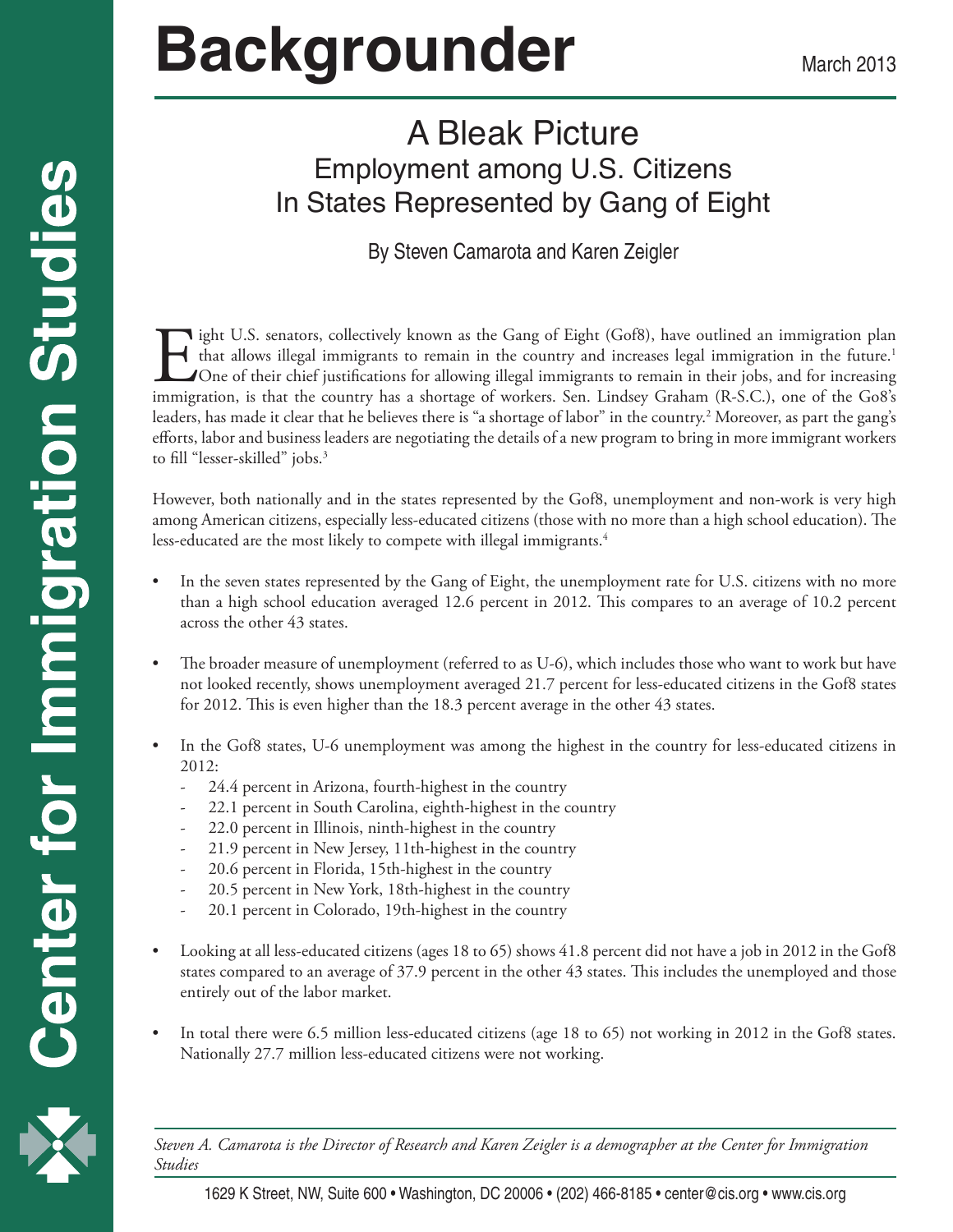## **Introduction**

Eight U.S. Senators from seven states: Marco Rubio (R-Fla.), John McCain (R-Ariz.), Lindsey Graham (R-S.C.), Jeff Flake (R-Ariz.), Chuck Schumer (D-N.Y.), Robert Menendez (D-N.J.), Michael Bennet (D-Colo.), and Dick Durbin (D-Ill.) have together proposed an immigration plan allowing illegal immigrants to remain in the country and increasing legal immigration in the future. A number of these senators, collectively known as the Gang 8 (Gof8), seem to believe that there are few Americans available to fill jobs that require relatively little education.<sup>5</sup> Moreover, labor and business leaders working with the gang are negotiating a new program to bring in more immigrants to fill "lesser-skilled" jobs.6 The idea that there is a general labor shortage in the United States or a shortage of workers to fill lower-wage jobs that require modest levels of education is not supported by the data. Ironically, unemployment and non-work are somewhat more pronounced in the states represented by the Gof8.

# **Findings**

Tables 1 through 4 (pp. 6-9) report employment figures in 2000, 2007, and 2012 for less-educated American citizens (U.S.-born and naturalized). The tables show that unemployment and non-work are high throughout the country. Perhaps even more striking, the employment situations in the states represented by the Gof8 are among the worse in the country. All figures are from the monthly public-use files of the Current Population Survey. These three years are chosen because 2000 and 2007 are the peak years of two economic expansions and 2012 is the most recent year for which data are available. Figures in the tables represent 12-month averages (January to December) of employment in each state. The employment figures do not support the idea that there is a shortage of workers in the United States generally, nor do they support the idea that there is a shortage of less-skilled workers.

**Unemployment Rate (U-3 & U-6).** Table 1 shows the 2012 unemployment rate for U.S. citizens using the standard U-3 unemployment rate and the broader U-6 measure of unemployment for U.S. citizens. The table also shows the percentage of citizens not working (ages 18 to 65). Table 2 shows the same information for only less-educated American citizens — those with no more than a high school education. Prior research indicates that the overwhelming majority of illegal immigrants have no more than high school education.7 As we will see, the employment situation for U.S. citizens with this level of education can only be described as bleak, both nationally and in the Gof8 states.

The U-3, or standard unemployment measure, reported in Table 1 shows that unemployment remained high throughout most of the country in 2012. It was particularly high in the states represented by the Gof8. All seven of the Gof8 states ranked among the 20 worst in terms of U-3 unemployment among citizens. To be unemployed using the U-3 measure one has to have looked for job in the last four weeks at the time of the survey. The unemployment picture looks even worse if we use the broader measure of unemployment referred to as U-6 unemployment by the Bureau of Labor Statistics. The U-6 measure includes the U-3 unemployed, plus those working involuntarily parttime and those who say they are available for work, but have not looked recently.<sup>8</sup> The U-6 unemployment rate for all U.S. citizens averaged 15.1 percent in the seven Gof8 states compared to an average of 13 percent across the other 43 states.<sup>9</sup>

Table 2 reports the same figures as Table 1 except that it reports them for citizens who have no more than a high school education. These less-educated Americans are having a very difficult time in the labor market throughout the country. This is especially true in the Gof8 states. The U-3 unemployment rate for less-educated citizens averages 12.6 percent in these states, compared to a an average of 10.2 percent across the other 43 states.<sup>10</sup> The broader U-6 measure of unemployment shows that unemployment averages 21.7 percent for less-educated citizens in the Gof8 states. This is even higher than the 18.3 percent average in the other 43 states.<sup>11</sup> Unemployment is always higher among the less-educated. However, it must be remembered that U-6 unemployment averaged 11.1 percent in 2007 in the Gof8 states and was 9 percent in 2000. The current U-6 unemployment for those with no more than high school education is extremely high relative to the recent past.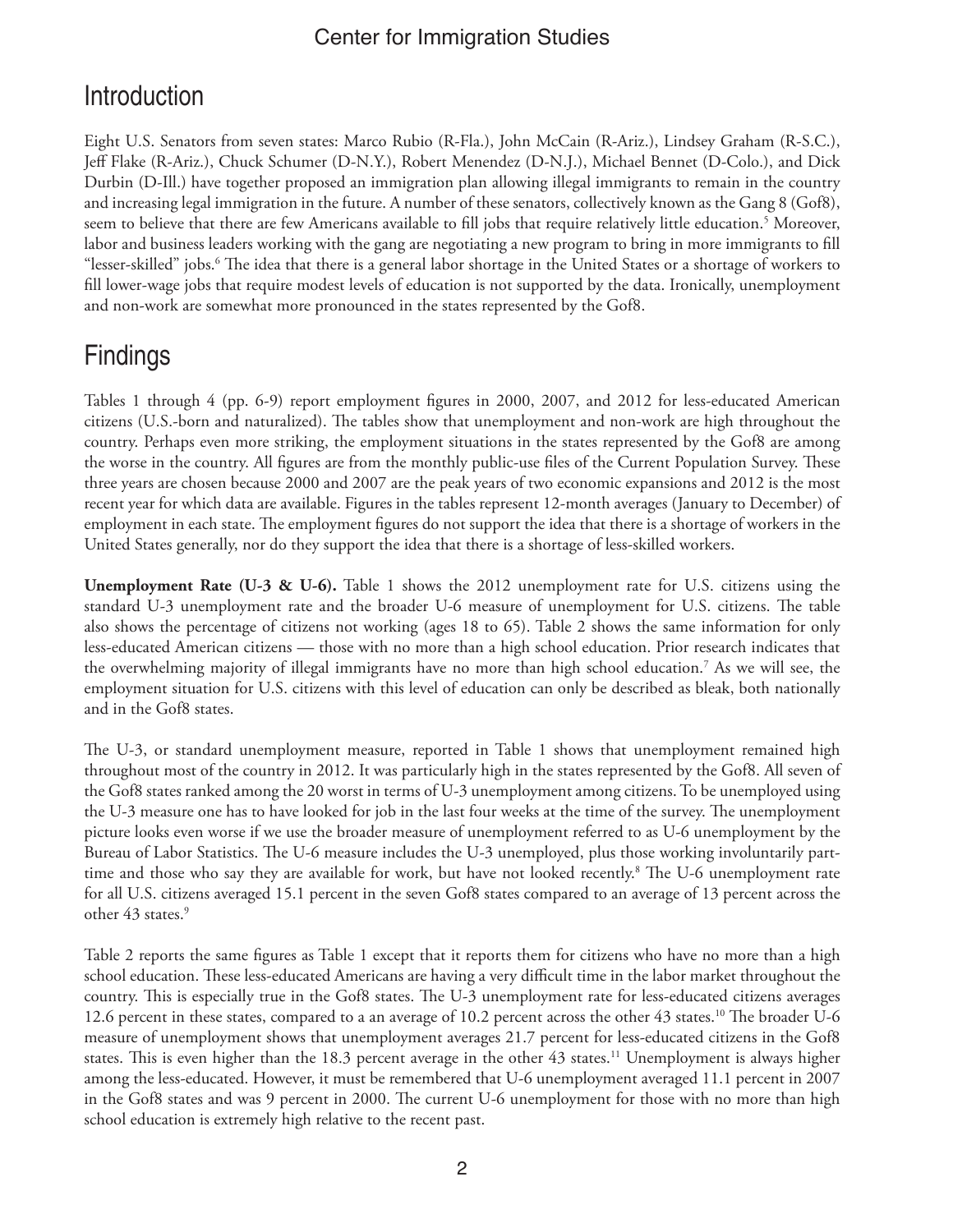**Share Not Working.** The last three columns in Tables 1 and 2 show the percentage of adult citizens of working age (18 to 65) who are not working. That is, they are either unemployed or entirely out of the job market. Looking first at all workers (Table 1), on average almost a third (31.5 percent) of working-age U.S. citizens in these states did not have jobs in 2012. Of course, many who are not working cannot work or do not wish to work. But this is not always the case. It must be remembered that as recently as 2000, the share of 18 to 65-year-olds not working averaged 24.5 percent in the Gof8 states compared to 31.5 percent in 2012 in those same states.

The share of less-educated citizens not working is extraordinarily high throughout the country. Moreover, the situation in the Gof8 states can only be described as bleak. The average across the Gof8 states was 41.8 percent of U.S. citizens with no more than a high school education. The 41.8 percent not working in the states represented by the Gof8 was even worse than the 37.9 percent average in the other 43 states.12 Again, many people who are not working cannot work or do not wish to work, but in 2007, on average 33.7 percent of less-educated citizens were not working in the Gof8 states. And in 2000 31.4 percent were not working. Clearly, many of these same people who were not working in 2012 were working not so long ago.

**Number Unemployed or Not in the Labor Force.** Tables 3 and 4 report the number of citizens (in thousands) unemployed or not in the labor force. The tables show that throughout the country there is an enormous pool of potential workers. Table 3, which reports figures for all citizens, shows that in the Gof8 states there were 2.9 million U-3 unemployed citizens in 2012. The nearly three million unemployed in these states accounted for more than one-fourth of the nation's unemployed. That number grows to 5.2 million in these same seven states using the U-6 measure. Turning to those not in the labor force (ages 18 to 65) in the Gof8 states, we find that 13.6 million were not working. This is an increase from 10.8 million in 2007 and 9.4 million in 2000. Nationally there are now 54.7 million citizens of working age (18 to 65) who are not working, up from 38 million in 2000 — a 16.7 million increase in a little more than decade.

Turning to citizens with no more than high school education, Table 4 also shows that millions of less-educated citizens are not working. There were 6.5 million citizens (ages 18 to 65) with no more than a high school education not working in 2012 in the seven Gof8 states. There were an additional 21.2 million less-educated citizens not working in the rest of the country for a total of 27.7 million less-educated citizens not working. To place this figure in perspective, if between one-fourth and one-third of less-educated citizens had a job it would equal the estimated size of the entire illegal immigrant labor force working outside of agriculture.13 If properly treated and paid, there would seem to be an enormous pool of less-educated labor for employers to draw from both in the Gof8 states and in the country as a whole.

## **Conclusion**

The employment figures make the stated position of the Gof8 all the more puzzling. The idea that there is a general labor shortage in the United States or a shortage of workers to fill lower-wage jobs that require modest levels of education is not supported by the data. In 2012 there were 54.7 millon working-age citizens not working. More than half of citizens not working (27.7 million) have no more than high school education. It is difficult to overstate the size of the pool of potential workers that now exists in the United States. Whether we look at the unemployment rates (U-3 or U-6) or the share of working age citizens (18 to 65) without a job the numbers are staggering. The position of the Gang of Eight senators is even harder to understand given that things in the states they represent are actually somewhat worse than in the rest of the country.

If through enforcement a significant fraction of illegal immigrants returned to their home countries there would seem to be an ample supply of idle workers to replace them, particularly workers who have relatively little education. Also, reducing the number of less-educated legal immigrants allowed into the country would seem to make a good of sense based on the employment data.

Of course, employers might have to pay more and offer better benefits and working conditions in order to attract and retain American citizens. But improving the employment prospects and wages of the least-educated and poorest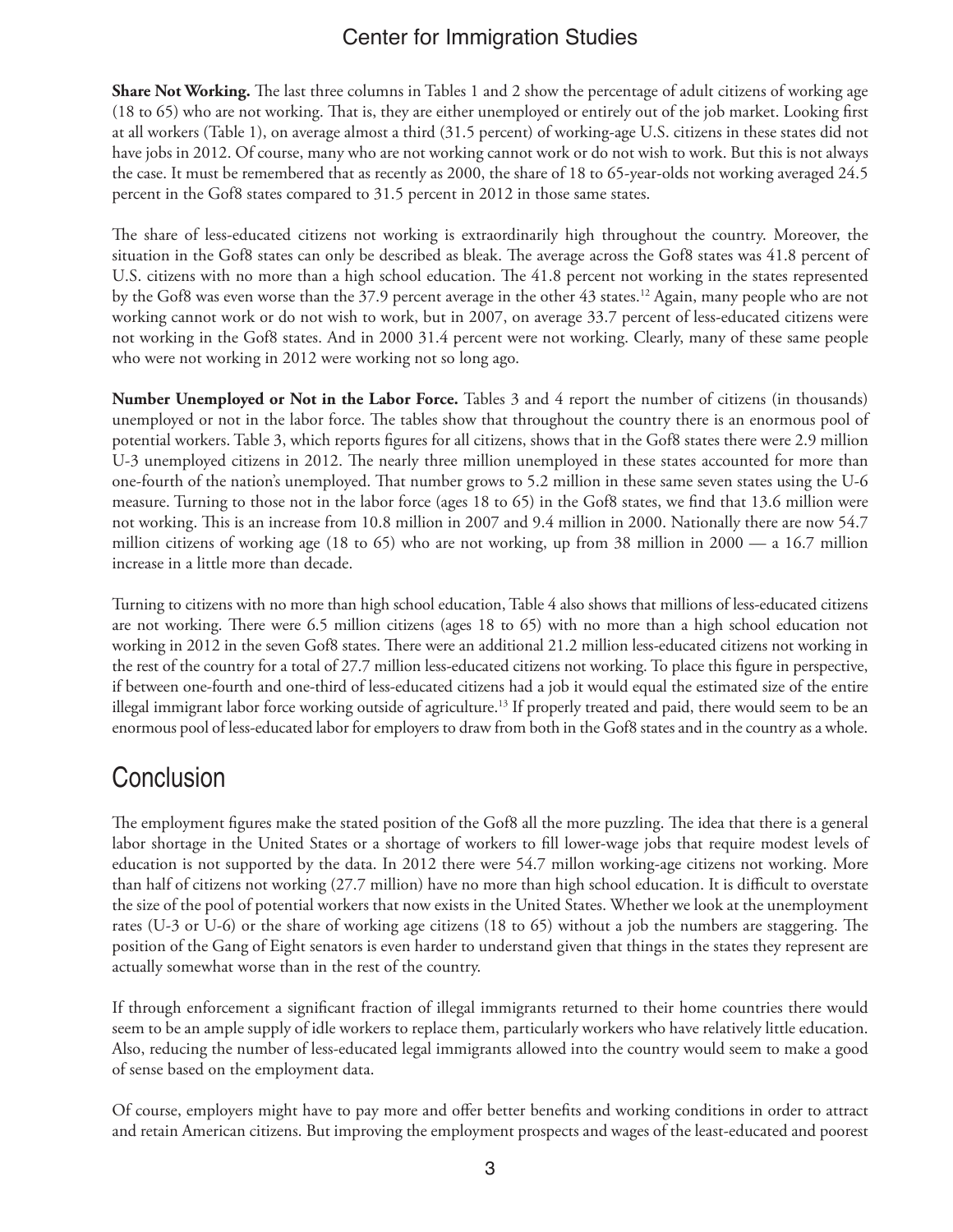American workers can be seen as a desirable. It is surprising that senators who come from states where unemployment tends to be somewhat higher than in the rest of the country do not make such an argument. Instead these senators make the case for allowing illegal immigrants to remain in their jobs and for increasing the number of foreign workers allowed into the country each year. While employers in states represented by the Gang of Eight may wish to further increase the size of the labor force, it is hard to see that such a policy is in the interest of most voters in these states.

## **Methodology**

**Data.** The data for this analysis come from the monthly public-use files of the Current Population Surveys (CPS) for 2000, 2007, and 2012. Each year represents 12 months of data averaged together. Each month the CPS includes about 131,000 respondents, roughly half of whom are in the labor force. By averaging 12 months together and creating yearly estimates it is possible to create statistically robust figure at the state level. The Bureau of Labor Statistics uses the same approach to calculate state unemployment figures.<sup>14</sup> The CPS is the nation's primary source for unemployment and other labor force statistics. Like all government surveys, the data are weighted to reflect the actual size and demographic makeup of the U.S. population. The government publishes employment statistics that are both seasonally adjusted and unadjusted from the survey. But the yearly average data the government publishes are seasonally unadjusted. The figures in this study are also seasonally unadjusted.

**Citizens.** In general, the Bureau of Labor Statistics does not provide employment statistics for U.S. citizens (nativeborn and naturalized) separately from non-citizens. However, all CPS respondents are asked their citizenship. This report simply uses responses to the citizenship question in the public-use data to report employment statistics for American citizens.

**Defining Unemployment.** The standard measure of unemployment, referred to as U-3, takes the number of people who report that they are not working and have looked for a job in the last four weeks and divides it by the number actually working plus those looking for work. Those not actively looking for a job are not included in either the numerator or denominator when calculating the unemployment rate for U-3.

The broader measure of unemployment, referred to as U-6, is calculated differently. It divides the sum of the unemployed population plus involuntary part-time and marginally attached people (discouraged and other) by the civilian labor force (employed and unemployed) plus marginally attached workers. An unemployed worker is someone who does not currently hold a job, but is available to work and has looked for a job in the previous four weeks. Marginally attached workers indicate that they want to work, are available to take a job, and have looked for work in the past 12 months.<sup>15</sup> However, they are not considered unemployed under the U-3 definition of unemployment because they have not searched for a job in the previous four weeks. Involuntary part-time workers are those individuals who report that they are working part-time for economic reasons. That is, they want and are available for full-time work, but must instead settle for part-time hours.16 Because the total U-6 measure includes the unemployed, those working involuntarily part-time, and those marginally attached to the labor market (discouraged and other), it provides a broad measure of problems in the U.S. work force.

## End Notes

<sup>1</sup> See the [statement of principles](http://apps.washingtonpost.com/g/page/politics/bipartisan-framework-for-immigration-reform-report/27/?hpid=z1) laid out by the Gang of Eight on December 10, 2012.

2 See [Graham's comments](http://easley.patch.com/articles/graham-immigration-reform-s-time-is-now) in the *Easley Patch*.

<sup>3</sup> The [joint statement](http://www.aflcio.org/Press-Room/Press-Releases/Joint-Statement-of-Shared-Principles-by-U.S.-Chamber-of-Commerce-President-and-CEO-Thomas-J.-Donohue-AFL-CIO-President-Richard-Trumka) from the AFL-CIO and the U.S. Chamber of Commerce issued February 21, 2013, states that there needs to be "a system that provides for lesser-skilled visas that respond to employers' needs."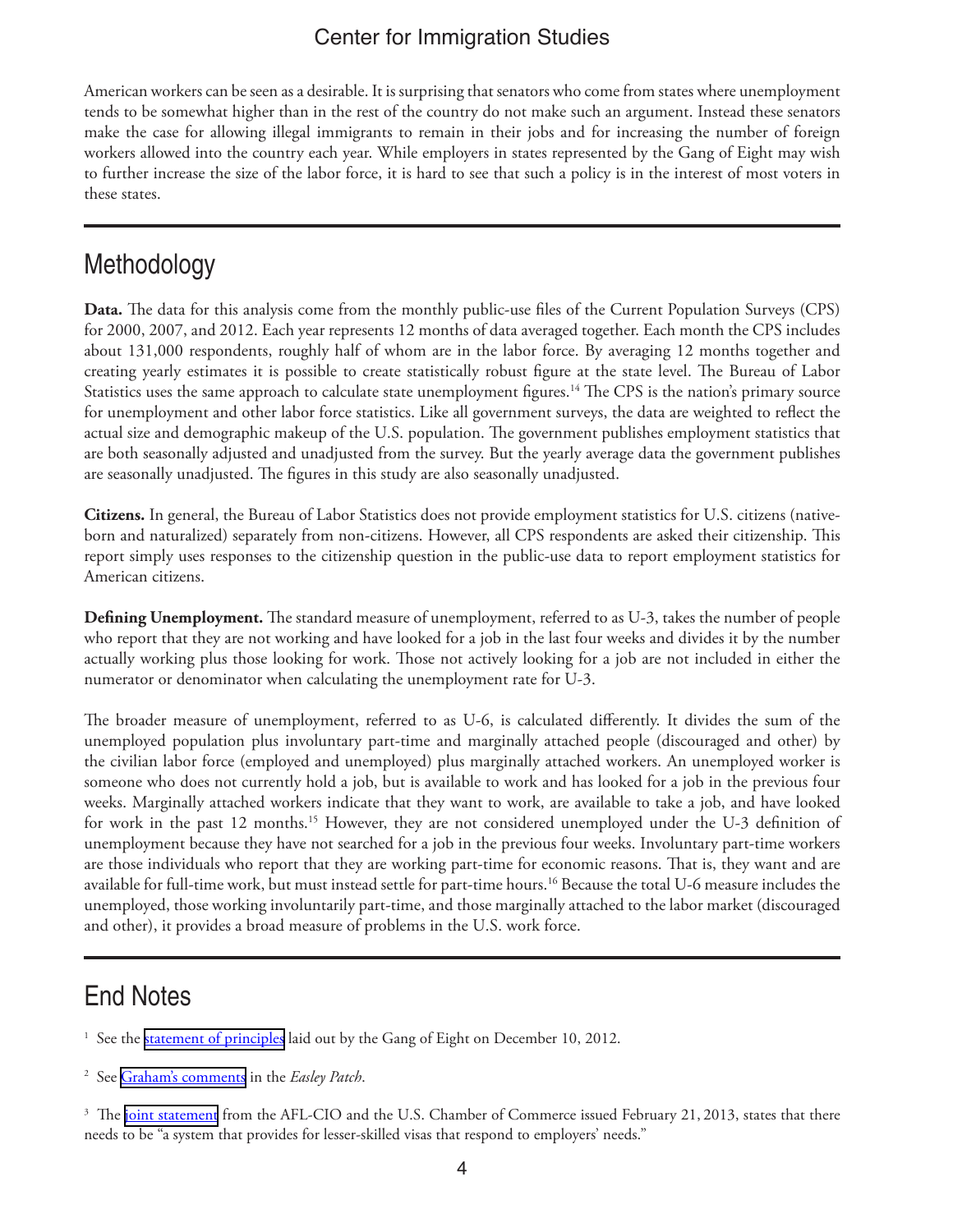<sup>4</sup> See Jeffrey Passel and D'Vera Cohn, <u>["Unauthorized](http://www.pewhispanic.org/2011/02/01/unauthorized-immigrant-population-brnational-and-state-trends-2010/) Immigrant Population: National and State Trends, 2010", Pew His-</u> panic Center, 2011. Passel and Cohn find that some three-fourths of illegal immigrants have no more than a high school education. Steven Camarota, "Immigrants in the United States 2010: A Profile of America's [Foreign-Born](http://www.cis.org/2012-profile-of-americas-foreign-born-population) Population", Center for Immigration Studies, 2012, finds a very similar percentage.

<sup>5</sup> <u>[Sen. Graham speaking to a Rotary Club in South Carolina](http://easley.patch.com/articles/graham-immigration-reform-s-time-is-now)</u> in February of 2013 stated that he was, "trying to save our nation from, I think, a shortage of labor and a catastrophic broken system." On his [website](http://www.mccain.senate.gov/public/index.cfm?FuseAction=PressOffice.PressReleases&ContentRecord_id=82b06c86-d403-2a4f-7b86-e59912bf5489&IsPrint=true), Sen. McCain discusses the need for more immigrant workers in many parts of the economy and he makes clear that Americans "don't generally want the low-paying, low-skilled jobs." He goes on to argue that the nation needs more foreign workers because, "Our native-born work force is getting older. It's shrinking — remember, our birth rates are falling." In a [recent interview](http://blogs.wsj.com/washwire/2013/03/06/mccain-visa-overhaul-key-hurdle-in-immigration-talks/) with the *Wall Street Journal,* Sen. McCain also discussed the need to allow in more workers, particularly "low-skilled workers" and "agricultural workers". Like all members of the Gang of Eight, Sen. Bennet on his [website](http://www.bennet.senate.gov/newsroom/press/release/?id=8c8985bb-97b7-4856-9b89-9a6384b34115) expressed concern about a "labor shortages" in farming and high-tech. But he also explicitly mentions workers at "mountain resorts".

 $^6\,$  The j<u>oint statement</u> from the AFL-CIO and the U.S. Chamber of Commerce issued February 21, 2013, states that there needs to be "a system that provides for lesser-skilled visas that respond to employers' needs."

7 See end note 4.

8 See the Methodology section for a more detailed explanation of how the Bureau of Labor Statistics defines U-6 unemployment.

9 These percentages reflect averages across the states. It is also possible to aggregate the data and calculate unemployment. The aggregate U-6 unemployment is 15.1 percent (±.1 percent) in the Gof8 states and 14 percent (±.1 percent) in the rest of the country, including Washington, DC. This is a statistically significant difference.

<sup>10</sup> These percentages reflect averages across the states. It is also possible to aggregate the data and calculate unemployment. The aggregate U-3 unemployment for the less-educated in the Gof8 states is 12.4 percent (±.2 percent) and 11 percent (±.1 percent) in the rest of the country, including Washington, DC. This is a statistically significant difference.

<sup>11</sup> These percentages reflect averages across the states. The aggregate U-6 unemployment for the less-educated in the Gof8 states is 21.3 percent (±.3 percent) and in the rest of the country it is 19.5 percent (±.2 percent), including Washington, DC. This is a statistically significant difference.

 $12$  The aggregate share of working-age, less-educated people not working is 41.9 percent ( $\pm$ .3 percent) in the Gof8 states and 32.4 percent (±.2 percent) in the rest of the country, including Washington, DC. This is a statistically significant difference.

<sup>13</sup> The Pew Hispanic Center has estimated that there were about eight million illegal immigrants working outside of agri-culture. See Figure 4 and Table 6, of "A Portrait of [Unauthorized](http://www.pewhispanic.org/files/reports/107.pdf#page=1&zoom=auto,0,310) Immigrants in the United States", 2009. If we assume that one-fourth of the 27.65 million less-educated citizens had a job it would equal 6.9 million new citizen workers and if onethird found employment it would be 9.2 million.

<sup>14</sup> See, for example, this [set of tables](http://www.bls.gov/lau/stalt.htm) published by the BLS in January.

<sup>15</sup> Marginally attached workers indicate that they looked for work in the last 12 months, but not in the prior four weeks. The marginally attached are comprised of two groups, both of which are included in U-6. One group is considered "discouraged". Discouraged workers provide a reason related to market conditions for why they are not currently looking for a job. The second group of marginally attached workers indicates that they are conditionally interested in finding work and are referred to as "other marginally attached workers". These individuals provide reasons such as family responsibilities, school attendance, illness, and transportation problems for why they have not searched for work in the previous four weeks.

<sup>16</sup> Involuntary part-time workers respond that they are working part-time (one to 34 hours a week) for economic reasons. This includes those who usually work full-time and those who usually work part-time. They share a desire to work full-time.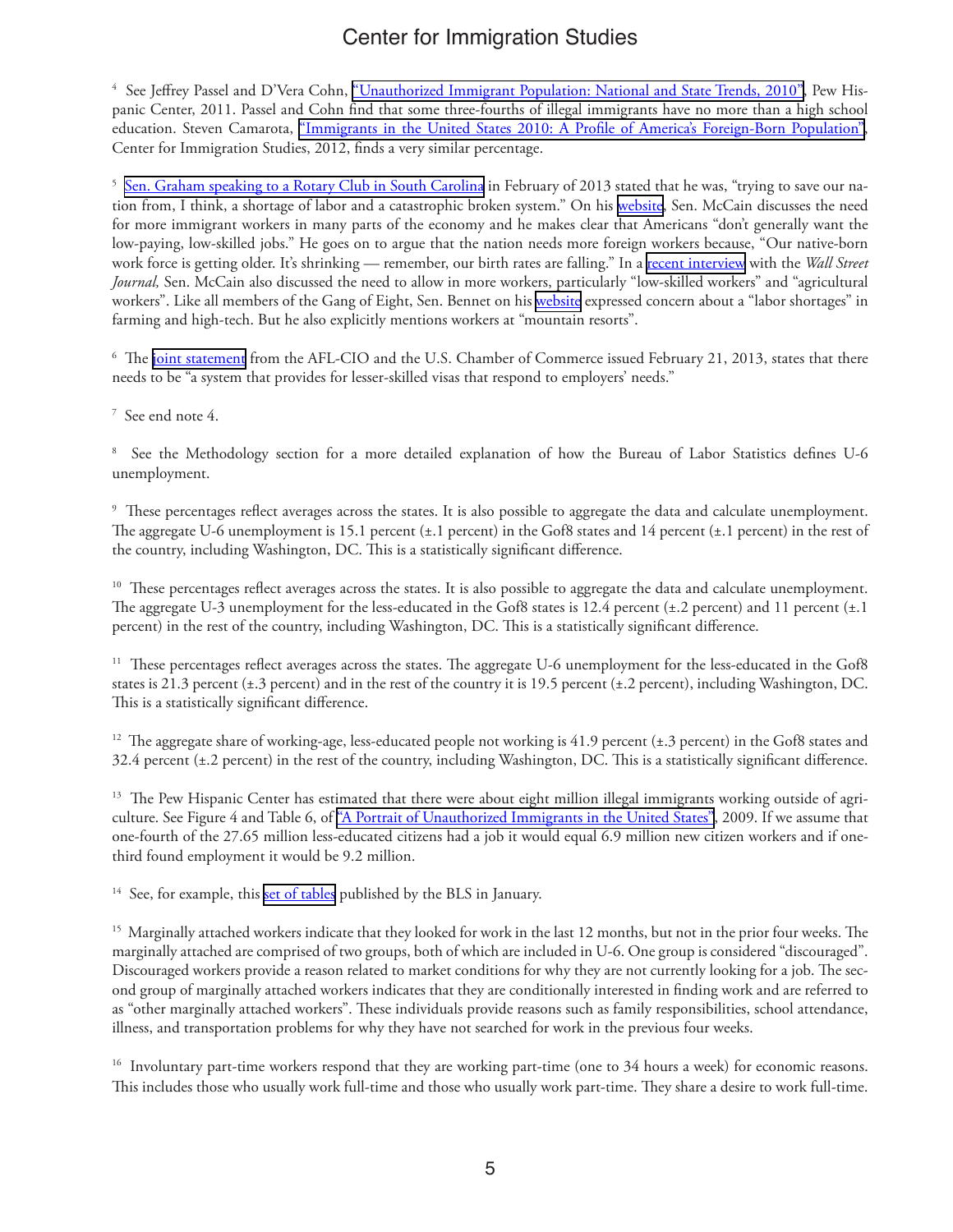| <b>Rank Based</b><br>on U-6<br>Unemployment, | 2012 State    | U-3 Unemployment <sup>a</sup> |      |         | U-6 Unemployment <sup>b</sup> |       |               | Share Not Working<br>(ages 18 to $65$ ) $\circ$ |       |                |
|----------------------------------------------|---------------|-------------------------------|------|---------|-------------------------------|-------|---------------|-------------------------------------------------|-------|----------------|
|                                              |               | 2000                          | 2007 | 2012    | 2000                          | 2007  | 2012          | 2000                                            | 2007  | 2012           |
| $\mathbf{1}$                                 | <b>NV</b>     | 4.1%                          | 4.6% | 10.4%   | 6.6%                          | 7.2%  | 19.1%         | 23.1%                                           | 23.9% | 31.9%          |
| $\mathbf{2}$                                 | CA            | 4.7%                          | 5.2% | 10.1%   | 8.0%                          | 9.0%  | 18.1%         | 24.7%                                           | 26.7% | 33.6%          |
| 3                                            | OR            | 4.6%                          | 5.2% | 8.9%    | 8.1%                          | 9.7%  | 16.9%         | 23.5%                                           | 26.6% | 31.4%          |
| 4                                            | RI            | 4.0%                          | 4.7% | 10.1%   | 6.5%                          | 8.1%  | 16.9%         | 22.4%                                           | 22.8% | 28.8%          |
| 5                                            | <b>WA</b>     | 4.9%                          | 4.7% | 8.3%    | 9.1%                          | 8.7%  | 16.7%         | 23.9%                                           | 24.4% | 29.9%          |
| 6                                            | MI            | 3.5%                          | 7.1% | 9.1%    | 6.2%                          | 12.8% | 16.6%         | 23.2%                                           | 30.2% | 34.5%          |
| 7                                            | <b>NC</b>     | 3.6%                          | 4.5% | 9.3%    | 6.2%                          | 8.3%  | 16.1%         | 23.7%                                           | 27.3% | 32.0%          |
| 8                                            | $SC^*$        | 3.8%                          | 5.7% | 9.5%    | 6.7%                          | 9.5%  | 15.8%         | 26.2%                                           | 29.4% | 36.2%          |
| 9                                            | $IL^*$        | 4.3%                          | 5.1% | $8.8\%$ | 7.2%                          | 8.6%  | 15.7%         | 22.4%                                           | 25.1% | 29.6%          |
| 10                                           | <b>GA</b>     | 3.7%                          | 4.3% | 9.1%    | 6.2%                          | 7.8%  | 15.5%         | 23.9%                                           | 26.6% | 32.9%          |
| 11                                           | $AZ^*$        | 3.5%                          | 3.6% | 7.9%    | 6.1%                          | 6.6%  | 15.4%         | 25.8%                                           | 27.7% | 32.8%          |
| 12                                           | $NJ^*$        | 3.7%                          | 4.1% | 9.6%    | 6.3%                          | 6.9%  | 15.4%         | 23.6%                                           | 25.6% | 30.1%          |
| 13                                           | $FL*$         | 3.3%                          | 3.9% | 8.1%    | 5.9%                          | 7.4%  | 15.1%         | 25.2%                                           | 25.6% | 31.7%          |
| 14                                           | ME            | 3.4%                          | 4.7% | 7.8%    | 6.9%                          | 9.0%  | 15.0%         | 22.1%                                           | 25.6% | 28.9%          |
| 15                                           | <b>MS</b>     | 5.6%                          | 6.2% | 8.7%    | 9.6%                          | 10.9% | 14.8%         | 28.8%                                           | 34.0% | 36.0%          |
| 16                                           | $NY^*$        | 4.4%                          | 4.4% | 8.6%    | 7.5%                          | 7.8%  | 14.5%         | 28.2%                                           | 28.8% | 33.4%          |
| 17                                           | CT            | 2.2%                          | 4.5% | 8.5%    | 4.2%                          | 7.9%  | 14.4%         | 19.6%                                           | 22.8% | 28.1%          |
| 18                                           | IN            | 3.2%                          | 4.7% | 8.3%    | 5.7%                          | 7.8%  | 14.1%         | 23.2%                                           | 27.2% | 31.5%          |
| 19                                           | $CO*$         | 2.7%                          | 3.5% | 7.9%    | 5.0%                          | 6.8%  | 14.1%         | 20.4%                                           | 20.3% | 26.6%          |
| 20                                           | ID            | 4.8%                          | 2.9% | 7.2%    | 8.4%                          | 6.0%  | 14.1%         | 23.4%                                           | 22.5% | 28.0%          |
| 21                                           | DE            | 4.0%                          | 3.4% | 7.4%    | 6.7%                          | 6.0%  | 14.0%         | 21.7%                                           | 24.4% | 30.7%          |
| 22                                           | PA            | 4.1%                          | 4.3% | 7.7%    | 7.3%                          | 7.6%  | 13.8%         | 25.2%                                           | 26.7% | 29.2%          |
| 23                                           | <b>MT</b>     | 4.9%                          | 3.6% | 6.0%    | 9.7%                          | 6.9%  | 13.8%         | 22.2%                                           | 22.2% | 28.8%          |
| 24                                           | KY            | 4.1%                          | 5.4% | 8.1%    | 7.0%                          | 9.2%  | 13.7%         | 29.0%                                           | 31.1% | 33.9%          |
| 25                                           | <b>NM</b>     | 5.0%                          | 3.6% | 7.1%    | 8.5%                          | 7.2%  | 13.6%         | 26.9%                                           | 28.4% | 33.6%          |
| 26                                           | <b>OH</b>     | 4.0%                          | 5.5% | 7.3%    | 6.8%                          | 9.7%  | 13.5%         | 24.2%                                           | 25.0% | 30.9%          |
| 27                                           | <b>TN</b>     | 3.9%                          | 4.7% | 7.9%    | 7.4%                          | 8.1%  | 13.3%         | 27.9%                                           | 28.0% | 33.4%          |
| 28                                           | AK            | 6.8%                          | 6.2% | 7.7%    | 11.8%                         | 11.1% | 13.2%         | 25.4%                                           | 27.1% | 29.3%          |
| 29                                           | WV            | 5.5%                          | 4.5% | 7.5%    | 10.1%                         | 9.1%  | 13.2%         | 34.5%                                           | 35.5% | 39.6%          |
| 30                                           | AL            | 4.6%                          | 4.1% | 7.9%    | 8.2%                          | 7.1%  | 13.1%         | 28.7%                                           | 30.7% | 36.7%          |
| 31                                           | <b>AR</b>     | 4.4%                          | 5.7% | 7.7%    | 7.5%                          | 9.5%  | 13.0%         | 27.5%                                           | 29.5% | 34.6%          |
| 32                                           | WI            | 3.5%                          | 5.0% | 7.1%    | 6.3%                          | 8.3%  | 12.9%         | 18.8%                                           | 20.9% | 24.6%          |
| 33                                           | MA            | 2.6%                          | 4.5% | 6.7%    | 4.6%                          | 7.1%  | 12.8%         | 21.9%                                           | 24.8% | 27.6%          |
|                                              | 34 MO         | 3.4%                          | 5.0% | $6.8\%$ | 5.7%                          | 8.4%  | 12.4%         | 20.6%                                           | 24.1% | 29.4%          |
|                                              | 35 HI         | 4.6%                          | 3.0% | 5.8%    | 9.7%                          | 6.5%  | 12.4%         | 23.5%                                           | 23.2% | 29.8%          |
|                                              | 36 VA         | 2.2%                          | 3.1% | 6.3%    | 4.2%                          | 5.8%  | 11.9%         | 21.9%                                           | 23.3% | 26.7%          |
|                                              | 37 LA         | 5.5%                          | 4.3% | 7.1%    | 9.3%                          | 7.2%  | 11.9%         | 31.3%                                           | 31.0% | 35.4%          |
|                                              | 38 MD         | 3.8%                          | 3.7% | 6.9%    | 5.6%                          | 6.3%  | 11.8%         | 20.3%                                           | 23.9% | 26.5%          |
|                                              | 39 MN         | 3.1%                          | 4.5% | 5.7%    | 5.4%                          | 7.9%  | 11.4%         | 17.5%                                           | 19.8% | 21.8%          |
|                                              | 40 TX         | 4.3%                          | 4.3% | 6.7%    | 7.2%                          | 7.3%  | 11.4%         | 24.2%                                           | 26.9% | 29.2%          |
|                                              | 41 NH         | 2.7%                          | 3.6% | 5.6%    | 4.5%                          | 6.5%  | 11.1%         | 18.5%                                           | 20.3% | 23.3%          |
|                                              | 42 VT         | 2.8%                          | 4.1% | 5.2%    | 5.8%                          | 7.2%  | 10.8%         | 20.2%                                           | 22.0% | 22.8%          |
|                                              | 43 UT         | 3.2%                          | 2.6% | 5.7%    | 5.7%                          | 4.9%  | 10.8%         | 21.5%                                           | 21.1% | 26.6%          |
|                                              | 44 KS         | 3.7%                          | 4.1% | 5.7%    | 6.1%                          | 7.2%  | 10.0%         | 20.4%                                           | 20.7% | 24.8%          |
|                                              | 45 IA         | 2.6%                          | 3.7% | 5.1%    | 5.0%                          | 7.0%  | 9.9%          | 17.6%                                           | 18.6% | 22.6%          |
|                                              | 46 WY         | 3.8%                          | 2.8% | 5.4%    | 6.7%                          | 5.7%  | 9.7%          | 21.2%                                           | 21.1% | 25.1%          |
|                                              | 47 OK         | 3.1%                          | 4.5% | 5.1%    | 6.0%                          | 7.4%  | 9.5%          | 26.3%                                           | 29.0% | 30.1%          |
| 48                                           | <sub>SD</sub> | 2.2%                          | 2.8% | 4.6%    | 4.7%                          | 5.5%  | 8.5%          | 17.3%                                           | 15.9% | 21.4%          |
|                                              | 49 NE         | 2.8%                          | 3.0% | 3.9%    | 5.1%                          | 5.6%  | 7.8%          | 16.0%                                           | 18.0% | 19.1%          |
|                                              | 50 ND         | 2.9%                          | 3.3% | 3.1%    | 5.8%                          | 5.8%  |               |                                                 | 17.2% |                |
|                                              | DC            | 5.9%                          | 5.7% | 9.1%    | 9.8%                          | 9.9%  | 6.2%<br>13.6% | 17.3%<br>25.2%                                  | 28.4% | 19.2%<br>28.3% |
|                                              |               |                               |      |         |                               |       |               |                                                 |       |                |

\* States represented by Gang of Eight senators.

See Table Notes and Sources on p. 11.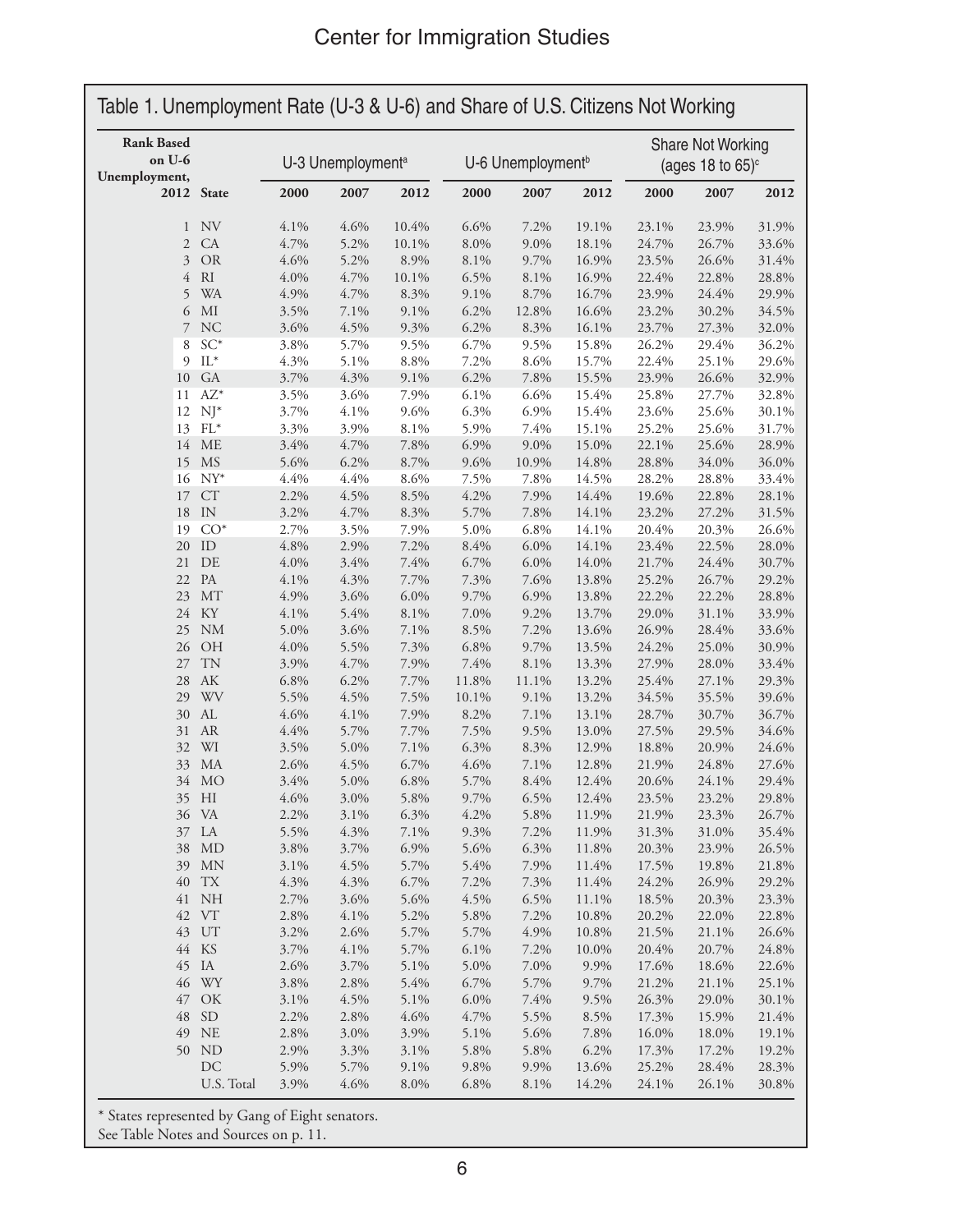| <b>Rank Based</b><br>on U-6<br>Unemployment, |                        |               | U-3 Unemployment <sup>b</sup> |                |               | U-6 Unemployment <sup>c</sup> |                |                | Share Not Working<br>(ages 18 to $65$ ) <sup>d</sup> |                |  |
|----------------------------------------------|------------------------|---------------|-------------------------------|----------------|---------------|-------------------------------|----------------|----------------|------------------------------------------------------|----------------|--|
|                                              | 2012 State             | 2000          | 2007                          | 2012           | 2000          | 2007                          | 2012           | 2000           | 2007                                                 | 2012           |  |
| $\mathbf{1}$                                 | CA                     | 6.9%          | 7.7%                          | 14.3%          | 12.0%         | 13.6%                         | 25.7%          | 33.5%          | 35.9%                                                | 45.0%          |  |
| $\overline{2}$                               | NV                     | 5.4%          | 6.0%                          | 13.6%          | $9.0\%$       | 9.2%                          | 25.0%          | 28.2%          | 27.2%                                                | 37.2%          |  |
| $\mathfrak{Z}$                               | <b>WA</b>              | 6.8%          | 6.4%                          | 12.4%          | 13.1%         | 11.9%                         | 24.5%          | 31.2%          | 33.4%                                                | 39.8%          |  |
| 4                                            | $AZ^*$                 | 4.9%          | 5.2%                          | 12.7%          | 7.9%          | 9.7%                          | 24.4%          | 32.3%          | 37.0%                                                | 44.4%          |  |
| 5                                            | OR                     | 7.2%          | 7.7%                          | 13.1%          | 12.1%         | 14.2%                         | 22.8%          | 31.2%          | 33.0%                                                | 41.8%          |  |
| 6                                            | <b>NC</b>              | 4.9%          | 6.2%                          | 14.2%          | 8.7%          | 12.2%                         | 22.8%          | 30.8%          | 36.0%                                                | 41.4%          |  |
| 7                                            | R                      | 4.7%          | 7.7%                          | 14.0%          | 7.7%          | 12.4%                         | 22.7%          | 31.2%          | 31.8%                                                | 38.6%          |  |
| 8                                            | $SC^*$                 | 5.2%          | 7.4%                          | 12.6%          | 9.7%          | 12.7%                         | 22.1%          | 32.4%          | 36.0%                                                | 45.8%          |  |
| 9                                            | $IL^*$                 | 6.3%          | 7.8%                          | 12.9%          | 10.5%         | 13.0%                         | 22.0%          | 29.7%          | 32.5%                                                | 40.3%          |  |
| $10\,$                                       | MI                     | 4.6%          | 10.7%                         | 12.7%          | 8.6%          | 18.8%                         | 21.9%          | 30.5%          | 40.1%                                                | 45.2%          |  |
| 11                                           | $NJ^*$                 | 5.6%          | 5.9%                          | 14.3%          | 9.6%          | 10.1%                         | 21.9%          | 31.1%          | 33.2%                                                | 40.4%<br>43.9% |  |
| 12                                           | <b>GA</b>              | 5.0%          | 6.0%                          | 12.0%          | 8.6%          | 11.5%                         | 20.9%          | 30.9%          | 35.2%                                                |                |  |
| 13                                           | <b>CT</b>              | 2.2%          | 7.0%                          | 12.6%          | 4.9%          | 12.4%                         | 20.8%          | 25.5%          | 30.0%                                                | 37.8%          |  |
| 14<br>15                                     | <b>MS</b>              | 7.6%          | 8.8%                          | 12.2%          | 13.3%         | 15.8%                         | 20.7%          | 36.1%          | 44.4%                                                | 44.3%          |  |
|                                              | $FL*$<br><b>ME</b>     | 4.2%          | 5.4%                          | 11.4%          | 7.7%          | 10.3%                         | 20.6%          | 31.3%          | 32.1%<br>33.2%                                       | 40.7%          |  |
| 16                                           | IN                     | 4.1%<br>4.0%  | 6.4%<br>6.7%                  | 11.7%<br>11.7% | 8.4%          | 12.3%                         | 20.6%          | 27.1%          |                                                      | 38.8%<br>39.9% |  |
| 17<br>18                                     | $NY^*$                 | 6.4%          | 6.7%                          | 12.3%          | 7.1%<br>10.9% | 11.1%<br>11.8%                | 20.5%          | 28.3%          | 34.8%<br>38.3%                                       | 44.1%          |  |
| 19                                           | $CO*$                  | 3.6%          |                               | 11.8%          | 6.6%          | 9.5%                          | 20.5%          | 37.5%          | 26.6%                                                | 36.6%          |  |
| $20\,$                                       | $\mathbf{A}\mathbf{K}$ | $10.1\%$      | 5.3%<br>9.2%                  | 11.5%          |               | 16.3%                         | 20.1%          | 25.2%<br>31.4% |                                                      |                |  |
|                                              | WI                     |               |                               |                | 18.0%         |                               | 20.0%          |                | 33.8%                                                | 38.6%          |  |
| 21<br>22                                     | DE                     | 4.5%<br>4.7%  | 6.6%<br>4.6%                  | 11.4%<br>10.7% | 8.3%<br>8.2%  | 10.9%<br>8.6%                 | 19.8%          | 22.9%<br>27.4% | 26.3%<br>31.0%                                       | 33.0%<br>41.1% |  |
| 23                                           | MA                     | 3.3%          | 6.4%                          | 10.1%          | 6.6%          | 10.0%                         | 19.7%<br>19.3% |                |                                                      | 41.2%          |  |
| 24                                           | ID                     | 5.7%          | 3.2%                          | 10.4%          | 10.2%         | 7.1%                          | 19.2%          | 30.2%<br>27.6% | 33.3%<br>24.7%                                       | 33.9%          |  |
| 25                                           | <b>NM</b>              | 6.7%          | 5.4%                          | 10.0%          | 12.1%         | 10.2%                         | 19.2%          | 33.0%          | 36.4%                                                | 40.8%          |  |
| 26                                           | AL                     | 6.1%          | 5.3%                          | 11.7%          | 11.2%         | 9.2%                          | 19.1%          | 36.6%          | 38.3%                                                | 45.5%          |  |
| 27                                           | <b>TN</b>              | 5.2%          | 6.6%                          | 11.6%          | 10.0%         | 11.8%                         | 18.8%          | 36.5%          | 35.0%                                                | 43.4%          |  |
| 28                                           | <b>AR</b>              | 5.9%          | 7.4%                          | 11.1%          | 10.3%         | 12.3%                         | 18.6%          | 34.6%          | 36.2%                                                | 42.4%          |  |
| 29                                           | <b>MO</b>              | 4.5%          | 7.0%                          | 10.4%          | 7.6%          | 11.8%                         | 18.4%          | 26.5%          | 32.2%                                                | 39.9%          |  |
| 30                                           | KY                     | 5.3%          | 6.6%                          | 10.6%          | 9.1%          | 11.5%                         | 18.2%          | 36.6%          | 40.4%                                                | 45.1%          |  |
| 31                                           | WV                     | 6.9%          | 6.2%                          | 10.5%          | 12.9%         | 11.8%                         | 18.1%          | 43.4%          | 44.9%                                                | 48.7%          |  |
| 32                                           | OH                     | 5.4%          | 6.9%                          | 9.5%           | 9.3%          | 12.4%                         | 18.0%          | 31.3%          | 31.7%                                                | 38.1%          |  |
| 33                                           | <b>MD</b>              | 5.1%          | 5.7%                          | 10.8%          | 8.1%          | 9.8%                          | 18.0%          | 27.4%          | 31.2%                                                | 37.3%          |  |
|                                              | 34 HI                  | 6.6%          | 4.2%                          | 8.6%           | 13.6%         | $8.8\%$                       | 17.7%          | 31.5%          | 29.3%                                                | 37.5%          |  |
|                                              | 35 PA                  | 5.0%          | 5.6%                          | 9.8%           | 9.3%          | 10.2%                         | 17.6%          | 30.5%          | 33.2%                                                | 37.1%          |  |
|                                              | 36 VA                  | 3.0%          | 4.5%                          | 8.8%           | 5.6%          | 8.5%                          | 17.6%          | 27.5%          | 30.3%                                                | 35.4%          |  |
| 37                                           | <b>MN</b>              | 4.2%          | 7.4%                          | 8.2%           | 7.7%          | 12.9%                         | 17.3%          | 23.9%          | 27.7%                                                | 31.7%          |  |
| 38                                           | <b>TX</b>              | 6.1%          | 6.1%                          | 9.7%           | 10.5%         | 10.2%                         | 16.5%          | 31.3%          | 35.0%                                                | 37.7%          |  |
|                                              | 39 MT                  | 6.3%          | 4.9%                          | 7.3%           | 12.4%         | 9.8%                          | 16.2%          | 27.7%          | 28.4%                                                | 35.1%          |  |
|                                              | 40 LA                  | 7.0%          | 6.1%                          | 10.1%          | 11.9%         | 10.1%                         | 16.0%          | 39.5%          | 38.0%                                                | 44.1%          |  |
|                                              | 41 NH                  | 2.6%          | 4.6%                          | 7.8%           | 5.3%          | 8.7%                          | 15.8%          | 21.2%          | 25.4%                                                | 29.5%          |  |
|                                              | 42 UT                  | 4.2%          | 4.6%                          | 9.1%           | 7.9%          | 7.7%                          | 15.3%          | 23.9%          | 25.2%                                                | 34.4%          |  |
|                                              | 43 KS                  | 5.1%          | 6.2%                          | 8.9%           | 8.6%          | 11.3%                         | 15.1%          | 25.7%          | 28.7%                                                | 34.8%          |  |
|                                              | 44 VT                  | 4.1%          | 5.2%                          | 7.2%           | 7.5%          | 8.1%                          | 15.1%          | 25.1%          | 27.5%                                                | 29.2%          |  |
| 45                                           | OK                     | 4.6%          | 6.3%                          | 6.9%           | 8.2%          | 10.8%                         | 13.9%          | 33.3%          | 36.2%                                                | 38.4%          |  |
|                                              | 46 IA                  | 3.7%          | 5.0%                          | 6.6%           | 7.0%          | 10.3%                         | 13.4%          | 23.6%          | 24.5%                                                | 30.6%          |  |
| 47                                           | NE                     | 3.4%          | 3.8%                          | 6.3%           | 6.1%          | 7.6%                          | 12.7%          | 21.2%          | 23.9%                                                | 26.6%          |  |
| 48                                           | <b>SD</b>              | 3.0%          | 4.3%                          | 6.6%           | 6.6%          | 8.6%                          | 12.4%          | 22.0%          | 20.9%                                                | 28.3%          |  |
| 49                                           | WY                     | 4.9%          | 3.6%                          | 7.5%           | 8.7%          | 7.2%                          | 12.4%          | 27.3%          | 25.4%                                                | 29.3%          |  |
|                                              | 50 ND                  |               | 5.1%                          | 5.2%           | 8.9%          |                               |                |                |                                                      |                |  |
|                                              |                        | 4.9%          |                               |                |               | 8.5%                          | 10.3%          | 26.4%          | 25.2%                                                | 27.5%          |  |
|                                              | DC<br>U.S. Total       | 11.8%<br>5.3% | 13.0%<br>6.5%                 | 22.6%<br>11.3% | 20.2%<br>9.4% | 19.7%<br>11.5%                | 33.3%<br>19.9% | 41.5%<br>31.3% | 49.1%<br>34.1%                                       | 55.0%<br>40.5% |  |

\* States represented by Gang of Eight senators.

See Table Notes and Sources on p. 10.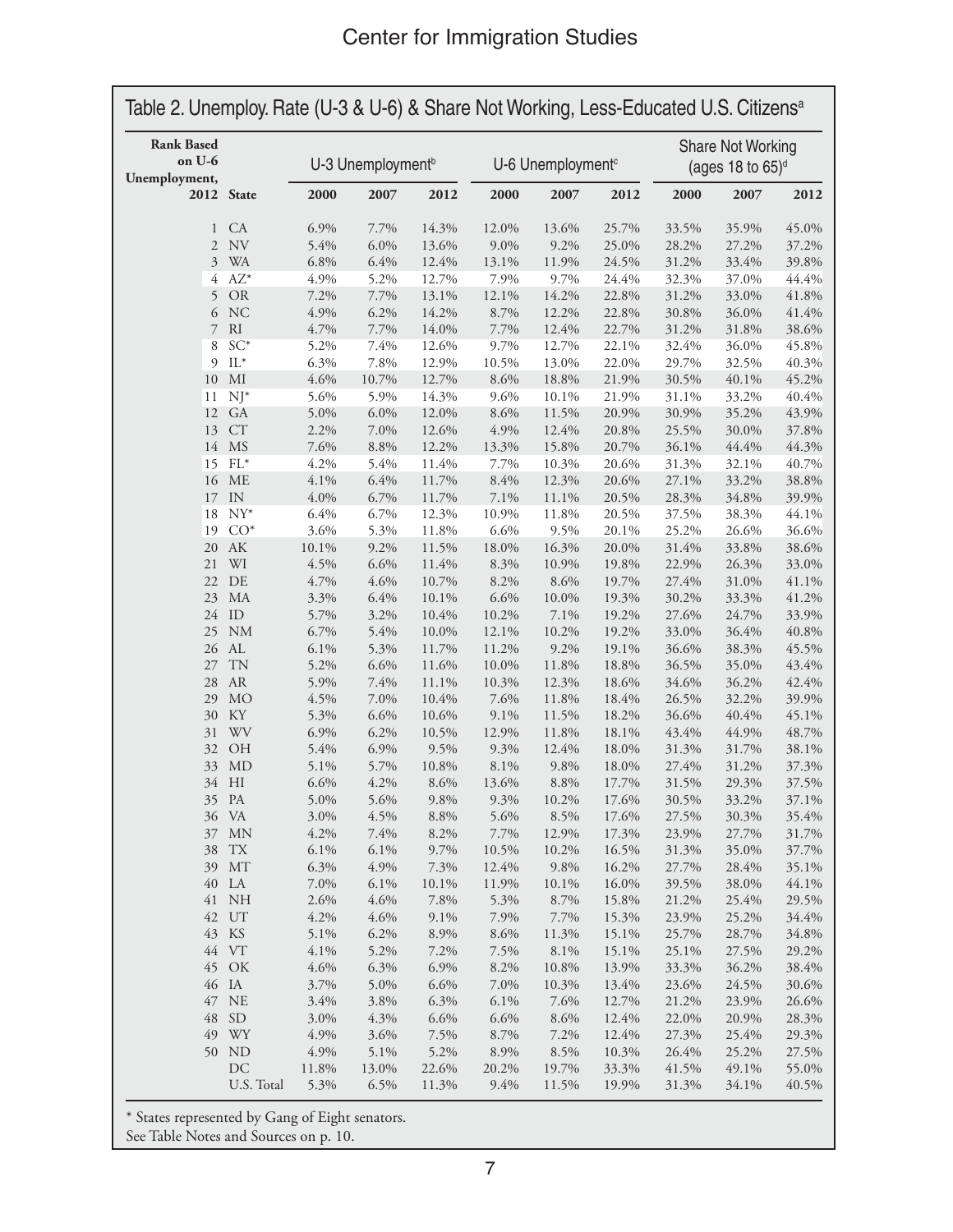| <b>Rank Based</b><br>on U-6<br>Unemployment, |                 | U-3 Unemployment <sup>a</sup> |       | U-6 Unemployment <sup>b</sup> |        |        | Number Not Working<br>(ages 18 to $65$ ) $\circ$ |        |        |         |
|----------------------------------------------|-----------------|-------------------------------|-------|-------------------------------|--------|--------|--------------------------------------------------|--------|--------|---------|
|                                              | 2012 State      | 2000                          | 2007  | 2012                          | 2000   | 2007   | 2012                                             | 2000   | 2007   | 2012    |
| $\mathbf{1}$                                 | CA              | 639                           | 751   | 1,550                         | 1089   | 1,326  | 2,820                                            | 4,043  | 4,826  | 6,602   |
| $\mathbf{2}$                                 | $\mathrm{FL}^*$ | 224                           | 313   | 668                           | 402    | 595    | 1,269                                            | 2,081  | 2,487  | 3,313   |
| $\mathfrak{Z}$                               | TX              | 398                           | 431   | 725                           | 667    | 734    | 1,254                                            | 2,689  | 3,308  | 3,965   |
| 4                                            | $NY^*$          | 342                           | 365   | 727                           | 590    | 649    | 1,242                                            | 2,777  | 3,022  | 3,654   |
| 5                                            | $\mathrm{IL}^*$ | 258                           | 308   | 527                           | 436    | 522    | 956                                              | 1,572  | 1,833  | 2,172   |
| 6                                            | PA              | 246                           | 265   | 485                           | 436    | 476    | 884                                              | 1,819  | 2,026  | 2,259   |
| 7                                            | OH              | 229                           | 326   | 404                           | 387    | 576    | 763                                              | 1,648  | 1,754  | 2,147   |
| 8                                            | MI              | 172                           | 344   | 412                           | 309    | 630    | 762                                              | 1,375  | 1,856  | 2,046   |
| 9                                            | <b>NC</b>       | 142                           | 188   | 410                           | 244    | 352    | 722                                              | 1,126  | 1,424  | 1,781   |
| 10                                           | GA              | 150                           | 191   | 406                           | 250    | 349    | 703                                              | 1,169  | 1,489  | 1,903   |
| 11                                           | $NJ^*$          | 141                           | 157   | 382                           | 242    | 264    | 621                                              | 1,087  | 1,187  | 1,435   |
| 12                                           | <b>WA</b>       | 140                           | 147   | 264                           | 263    | 277    | 540                                              | 823    | 930    | 1,177   |
| 13                                           | VA              | 74                            | 115   | 242                           | 142    | 215    | 467                                              | 884    | 1,032  | 1,247   |
| 14                                           | IN              | 99                            | 145   | 255                           | 176    | 244    | 439                                              | 850    | 1,055  | 1,220   |
| 15                                           | $AZ^*$          | 77                            | 96    | 215                           | 133    | 175    | 424                                              | 691    | 920    | 1,156   |
| 16                                           | MA              | 78                            | 139   | 215                           | 140    | 219    | 417                                              | 782    | 911    | 1,077   |
|                                              | <b>TN</b>       |                               |       |                               |        |        | 401                                              |        |        |         |
| 17                                           |                 | 109                           | 137   | 233                           | 209    | 236    |                                                  | 988    | 1,025  | 1,293   |
| 18                                           | WI              | 101                           | 151   | 212                           | 182    | 251    | 392                                              | 606    | 714    | 849     |
| 19                                           | <b>MO</b>       | 100                           | 150   | 202                           | 169    | 252    | 370                                              | 698    | 856    | 1,077   |
| 20                                           | $CO*$           | 58                            | 86    | $200\,$                       | 111    | 168    | 362                                              | 525    | 581    | 803     |
| 21                                           | $SC^*$          | 74                            | 118   | 198                           | 132    | 198    | 337                                              | 635    | 775    | 1,017   |
| 22                                           | <b>MD</b>       | 97                            | 99    | 192                           | 145    | 170    | 332                                              | 599    | 768    | 878     |
| 23                                           | <b>MN</b>       | 84                            | 123   | 161                           | 148    | 221    | 327                                              | 523    | 612    | 703     |
| 24                                           | <b>OR</b>       | 77                            | 94    | 163                           | 138    | 177    | 314                                              | 476    | 592    | 724     |
| 25                                           | AL              | 96                            | 86    | 166                           | 175    | 151    | 282                                              | 774    | 857    | 1,073   |
| 26                                           | KY              | 79                            | 107   | 161                           | 135    | 184    | 278                                              | 709    | 805    | 898     |
| 27                                           | CT              | 38                            | 77    | 146                           | 71     | 137    | 252                                              | 379    | 456    | 579     |
| 28                                           | LA              | 110                           | 85    | 143                           | 187    | 143    | 245                                              | 821    | 799    | 973     |
| 29                                           | NV              | 38                            | 54    | 125                           | 62     | 85     | 235                                              | 257    | 331    | 478     |
| 30                                           | <b>MS</b>       | 74                            | 80    | 114                           | 128    | 142    | 198                                              | 477    | 588    | 637     |
| 31                                           | ${\sf AR}$      | 54                            | 75    | 99                            | 93     | 127    | 169                                              | 425    | 497    | 596     |
| 32                                           | OK              | 49                            | 75    | 90                            | 97     | 126    | 168                                              | 520    | 615    | 663     |
| 33                                           | IA              | 40                            | 60    | 81                            | 76     | 114    | 158                                              | 294    | 330    | 413     |
| 34                                           | KS              | 50                            | 58    | 80                            | 83     | 104    | 143                                              | 312    | 335    | 407     |
|                                              | 35 UT           | 34                            | 32    | 72                            | 61     | 61     | 138                                              | 269    | 309    | 411     |
|                                              | 36 NM           | $40\,$                        | 32    | 62                            | 69     | 64     | 121                                              | 269    | 316    | 387     |
| 37                                           | WV              | 44                            | 37    | 60                            | 82     | 75     | 107                                              | 385    | 410    | 460     |
|                                              | 38 ME           | 23                            | 33    | 54                            | $47\,$ | 63     | 106                                              | 177    | 215    | 243     |
|                                              | 39 ID           | 30                            | 21    | 52                            | 53     | 44     | 103                                              | 172    | 192    | 245     |
|                                              | 40 RI           |                               |       |                               |        |        |                                                  |        |        |         |
|                                              |                 | 20                            | 25    | 52                            | 33     | 43     | 88                                               | 132    | 141    | 175     |
|                                              | 41 NH           | 18                            | 26    | $40\,$                        | 30     | $47\,$ | 80                                               | 139    | 167    | 192     |
|                                              | 42 NE           | 26                            | 28    | 37                            | 47     | 53     | 75                                               | 157    | 187    | $201\,$ |
|                                              | 43 HI           | 25                            | 18    | 34                            | 53     | 39     | 74                                               | 151    | 164    | 223     |
|                                              | 44 MT           | 23                            | 18    | 30                            | 46     | 35     | 70                                               | 121    | 131    | 173     |
|                                              | 45 DE           | 16                            | 14    | 30                            | $27\,$ | 25     | 58                                               | 100    | 123    | 158     |
|                                              | 46 AK           | 21                            | 21    | $27\,$                        | 37     | 38     | $47\,$                                           | 95     | 112    | 128     |
| 47                                           | <b>VT</b>       | $\overline{9}$                | 14    | 18                            | 19     | 25     | 38                                               | 76     | 88     | 91      |
| 48                                           | SD <sub>3</sub> | 9                             | 12    | 20                            | 19     | 24     | 37                                               | 76     | 73     | 103     |
|                                              | 49 WY           | 10                            | 8     | 16                            | 18     | 16     | 29                                               | 64     | 68     | 87      |
|                                              | 50 ND           | 10                            | 12    | 12                            | 20     | $21\,$ | 24                                               | 65     | 68     | 83      |
|                                              | DC              | 16                            | 16    | 29                            | $27\,$ | 28     | $44$                                             | 82     | 100    | 109     |
|                                              | U.S. Total      | 5,111                         | 6,363 | 11,298                        | 8,935  | 11,290 | 20,485                                           | 37,964 | 44,460 | 54,684  |

\* States represented by Gang of Eight senators.

See Table Notes and Sources on p. 10.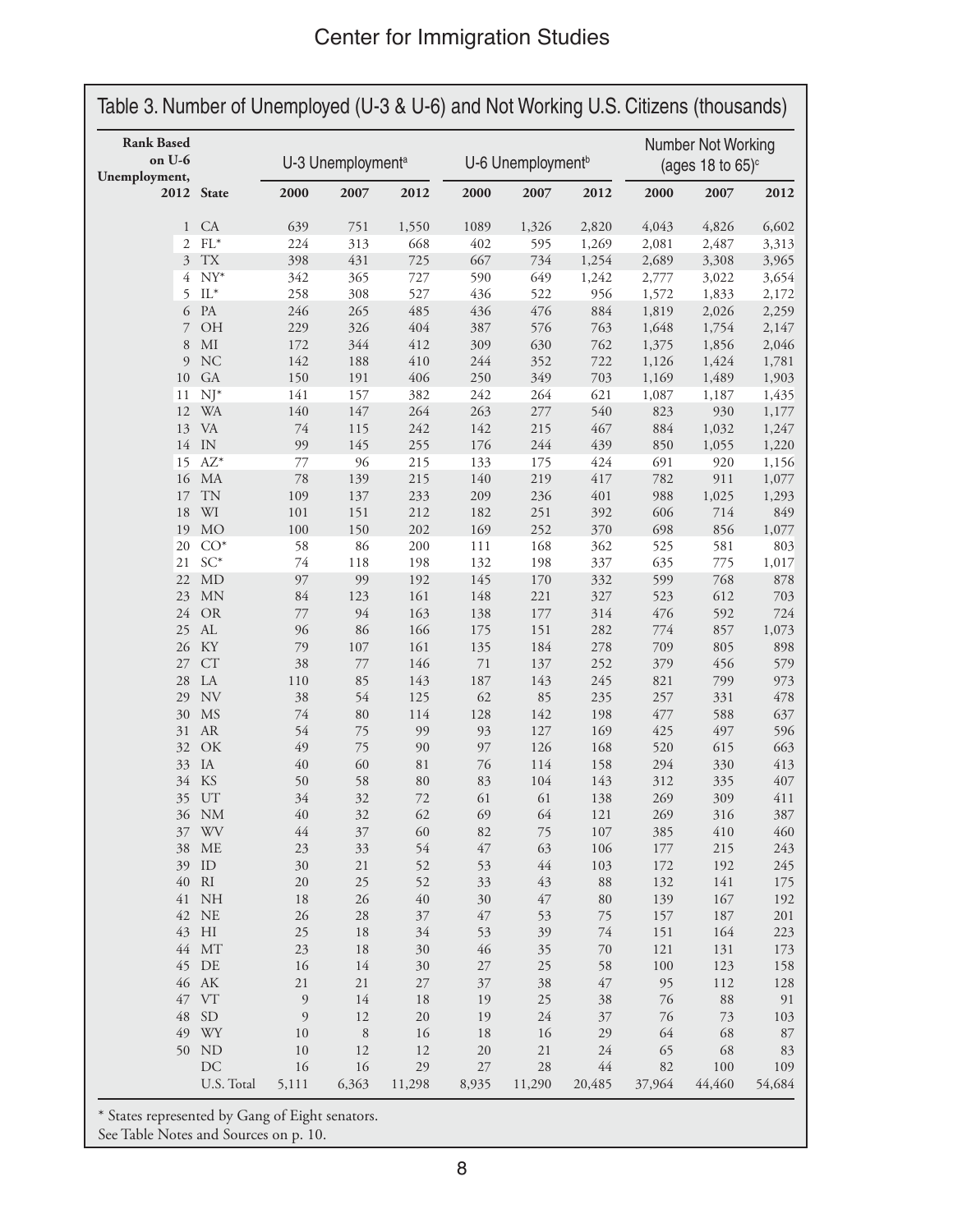| <b>Rank Based</b><br>on U-6<br>Unemployment, |                       |                | U-3 Unemployment <sup>b</sup> |                | U-6 Unemployment <sup>c</sup> |             |             | Number Not Working<br>(ages 18 to $65$ ) <sup>d</sup> |              |              |
|----------------------------------------------|-----------------------|----------------|-------------------------------|----------------|-------------------------------|-------------|-------------|-------------------------------------------------------|--------------|--------------|
| 2012 State                                   |                       | 2000           | 2007                          | 2012           | 2000                          | 2007        | 2012        | 2000                                                  | 2007         | 2012         |
| $\mathbf{1}$                                 | CA                    | 300            | 336                           | 639            | 530                           | 604         | 1,185       | 1,989                                                 | 2,203        | 3,017        |
| $\overline{2}$                               | TX                    | 237            | 234                           | 389            | 409                           | 392         | 675         | 1,601                                                 | 1,833        | 2,109        |
| 3                                            | $FL*$                 | 118            | 165                           | 319            | 220                           | 321         | 592         | 1,185                                                 | 1,311        | 1,597        |
| 4                                            | $NY^*$                | 189            | 194                           | 330            | 328                           | 344         | 565         | 1,600                                                 | 1,583        | 1,761        |
| 5                                            | PA                    | 143            | 154                           | 254            | 266                           | 284         | 464         | 1,140                                                 | 1,227        | 1,289        |
| 6<br>7                                       | OH<br>$\mathrm{IL}^*$ | 138<br>148     | 174<br>164                    | 217<br>239     | 240<br>253                    | 319<br>275  | 421<br>415  | 1,064<br>905                                          | 1,050<br>885 | 1,193        |
| 8                                            | <b>NC</b>             | 88             | 97                            | 224            | 157                           | 193         | 368         |                                                       | 777          | 1,017<br>906 |
| 9                                            | $\rm MI$              |                | 190                           | 188            | 174                           | 344         |             | 728<br>815                                            | 1,012        | 1,019        |
| 10                                           | <b>GA</b>             | 92<br>93       | 103                           | 187            | 161                           | 200         | 335<br>334  | 765                                                   | 843          | 1,021        |
| 11                                           | $NJ^*$                | 83             | 75                            | 183            | 145                           | 129         | 288         | 610                                                   | 559          | 691          |
| 12                                           | IN                    | 59             | 91                            | 146            | 106                           | 152         | 260         | 534                                                   | 647          | 687          |
| 13                                           | <b>TN</b>             | 68             | 87                            | 142            | 131                           | 157         | 234         | 681                                                   | 629          | 790          |
| 14                                           | <b>WA</b>             | 66             | 61                            | 113            | 128                           | 115         | 230         | 395                                                   | 433          | 503          |
|                                              | 15 VA                 | 41             | 60                            | 111            | $77\,$                        | 116         | 227         | 491                                                   | 531          | 592          |
| 16                                           | $AZ^*$                | 40             | 47                            | 105            | 65                            | 89          | 208         | 362                                                   | 488          | 556          |
| 17                                           | WI                    | 56             | 77                            | 112            | 105                           | 128         | 199         | 343                                                   | 373          | 408          |
| 18                                           | <b>MO</b>             | 53             | 84                            | 110            | 90                            | 143         | 198         | 391                                                   | 503          | 579          |
| 19                                           | $SC^*$                | $\sqrt{48}$    | 65                            | 99             | 90                            | 114         | 178         | 404                                                   | 444          | 550          |
| $20\,$                                       | MA                    | 35             | 60                            | 89             | 69                            | 94          | 174         | 419                                                   | 413          | 514          |
| 21                                           | AL                    | 59             | 49                            | $100\,$        | $110\,$                       | 86          | 167         | 511                                                   | 521          | 607          |
| 22                                           | MD                    | 51             | 52                            | 90             | 81                            | 90          | 154         | 345                                                   | 371          | 419          |
| 23                                           | KY                    | 49             | 57                            | 86             | 85                            | $101\,$     | 150         | 490                                                   | 525          | 564          |
|                                              | 24 LA                 | 66             | 53                            | 90             | 115                           | 89          | 146         | 562                                                   | 483          | 606          |
| 25                                           | $CO*$                 | 26             | 37                            | 79             | 48                            | 67          | 138         | 229                                                   | 234          | 329          |
|                                              | 26 MN                 | 40             | 57                            | 62             | 73                            | $101\,$     | 133         | 268                                                   | 257          | 301          |
| 27                                           | NV                    | 22             | 30                            | 64             | 37                            | 46          | 122         | 147                                                   | 168          | 232          |
| 28                                           | <b>OR</b>             | 42             | 47                            | 67             | $71\,$                        | 88          | 119         | 239                                                   | 265          | 304          |
| 29                                           | CT                    | 13             | 39                            | 67             | 30                            | 70          | 113         | 193                                                   | 211          | 267          |
| 30                                           | <b>MS</b>             | 45             | 50                            | 64             | 80                            | 92          | 112         | 299                                                   | 395          | 350          |
| 31                                           | <b>AR</b>             | $37\,$         | 46                            | 63             | 65                            | 77          | 108         | 302                                                   | 310          | 353          |
| 32                                           | OK                    | 32             | 44                            | 46             | 58                            | $77 \,$     | 95          | 319                                                   | 351          | 362          |
| 33                                           | IA                    | 23             | 30                            | 36             | $44$                          | 63          | 74          | 173                                                   | 173          | 209          |
| 34                                           | <b>WV</b>             | 29             | 26                            | 40             | 55                            | 50          | 70          | 291                                                   | 307          | 310          |
|                                              | 35 KS                 | 27             | 29                            | 38             | 46                            | 54          | 65          | 162                                                   | 166          | 194          |
| 36                                           | UT                    | 16             | $20\,$                        | 36             | 30                            | 34          | 61          | $1\,1\,1$                                             | 137          | 181          |
|                                              | 37 NM                 | $23\,$         | 17                            | 30             | 42                            | 32          | 59          | 152                                                   | 162          | 179          |
| 38                                           | ME                    | 13             | 18                            | 30             | $27\,$                        | 35          | 54          | 109                                                   | 126          | 137          |
|                                              | 39 ID                 | 15             | $\mathfrak{g}$                | 25             | $27\,$                        | 20          | $47\,$      | 91                                                    | 85           | 106          |
| $40\,$                                       | RI                    | $\mathfrak{g}$ | 14                            | 25             | 15                            | 23          | 41          | 79                                                    | 76           |              |
| 41                                           | NE                    | 12             | 12                            | 19             | 22                            | 24          | 39          | 87                                                    | 89           |              |
|                                              | 42 HI                 | 14             | $\overline{9}$                | 18             | 29                            | 19          | 38          | 85                                                    | 80           | 108          |
|                                              | 43 NH                 | 7              | 11                            | 18             | 14                            | $21\,$      | $37\,$      | 67                                                    | 75           |              |
| 44                                           | DE                    | 8              | 8                             | 16             | 14                            | 15          | 30          | 59                                                    | 71           |              |
| 45                                           | MT                    | 12             | $\mathfrak{g}$                | 13             | 24                            | 18          | 29          | 66                                                    | 65           |              |
|                                              | 46 AK                 | $12\,$         | $1\,1$                        | 14             | $22\,$                        | 20          | 25          | 48                                                    | 54           |              |
| 47                                           | <b>SD</b>             | 5              | 7                             | $10\,$         | 11                            | 14          | 19          | 42                                                    | 37           |              |
| 48                                           | <b>VT</b>             | 6              | 7                             | $\overline{9}$ | 11                            | 11          | 19          | 45                                                    | 46           |              |
| 49                                           | WY                    | 5              | 4                             | 9              | $\overline{9}$                | $\,$ 8 $\,$ | 15          | 35                                                    | 34           |              |
|                                              | 50 ND<br>DC           | 6              | 6                             | 6              | 11                            | $10\,$      | 12          | 39                                                    | 35           |              |
|                                              | U.S. Total            | 10<br>2,829    | 9<br>3,335                    | 14<br>5,480    | $18\,$<br>5,068               | 14<br>5,982 | 22<br>9,863 | 51<br>22,118                                          | 55<br>23,708 | 27,654       |

See Table Notes and Sources on p. 11.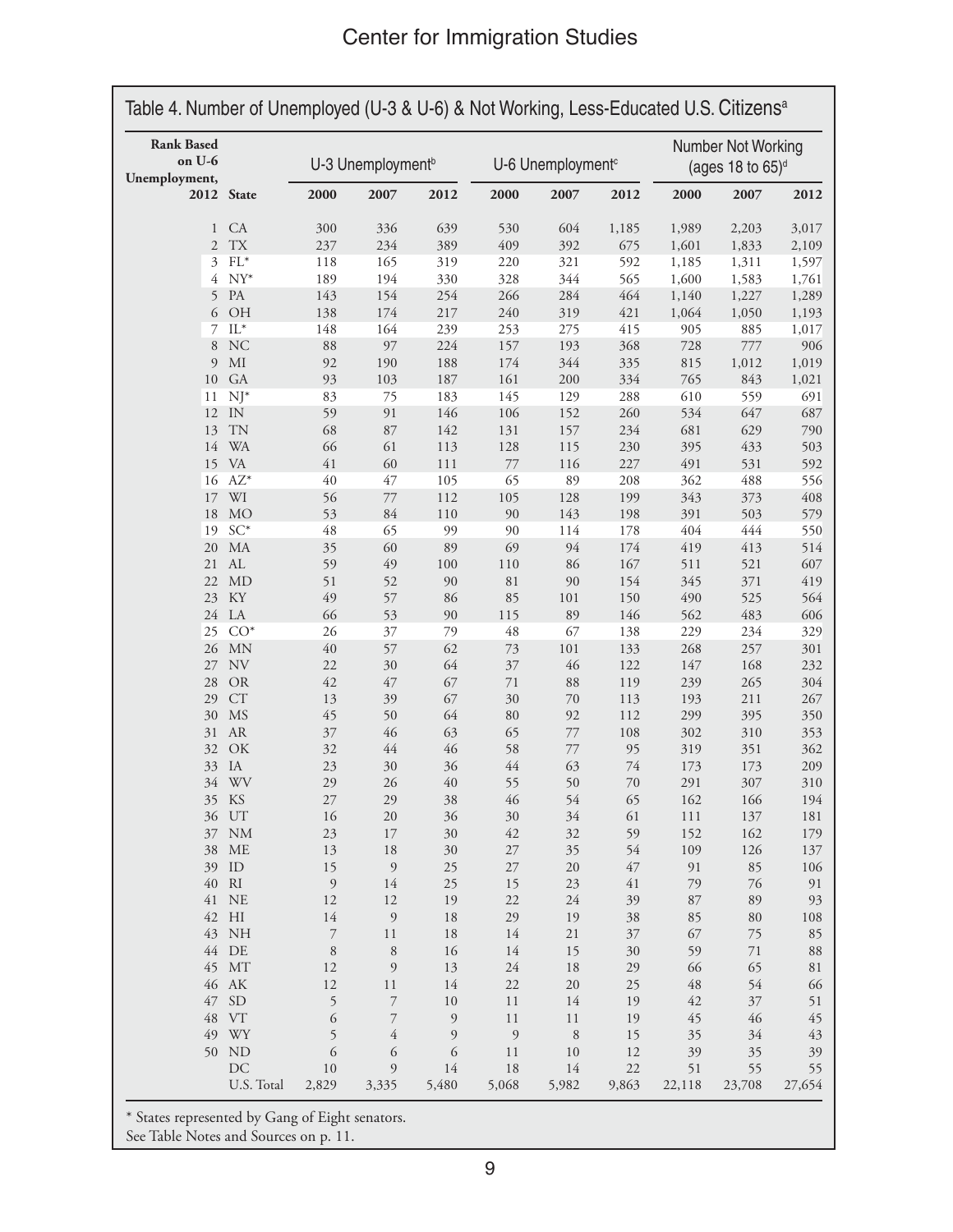# Table Sources and Notes

#### **Table 1**

**Source:** Public-use files of the Current Population Survey 2000, 2007, and 2012. Figures represent a 12-month average for each year.

a U-3 is the standard measure of unemployment used by the government. It divides the number of people (ages 16+) who have looked for job in the last four weeks by the number working plus the number looking for job.

<sup>b</sup> U-6 unemployment is calculated in the same way as U-3, but it includes those who are working part-time involuntarily and those who indicated they want to work, but have not looked for job in the previous four weeks. See text for more explanation.

 $\cdot$  Those not working are either unemployed or not in the labor force and include some of the people covered by U-3 and U-6 unemployment.

#### **Table 2**

**Source:** Public-use files of the Current Population Survey 2000, 2007, and 2012. Figures represent a 12-month average for each year.

a The less-educated are adults with no more than high school education.

 $^{\rm b}$  U-3 is the standard measure of unemployment used by the government. It divides the number of people (ages 16+) who have looked for job in the last four weeks by the number working plus the number looking for job.

c U-6 unemployment is calculated in the same way as U-3, but it includes those who are working part-time involuntarily and those who indicated they want to work, but have not looked for job in the previous four weeks. See text for more explanation.

d Those not working are either unemployed or not in the labor force and include some of the people covered by U-3 and U-6 unemployment.

#### **Table 3**

**Source:** Public-use files of the Current Population Survey 2000, 2007, and 2012. Figures represent a 12-month average for each year.

a U-3 is the standard measure of unemployment used by the government. It divides the number of people (ages 16+) who have looked for job in the last four weeks by the number working plus the number looking for job.

<sup>b</sup> U-6 unemployment is calculated in the same way as U-3, but it includes those who are working part-time involuntarily and those who indicated they want to work, but have not looked for job in the previous four weeks. See text for more explanation..

 $\epsilon$  Those not working are either unemployed or not in the labor force and include some of the people covered by U-3 and U-6 unemployment.